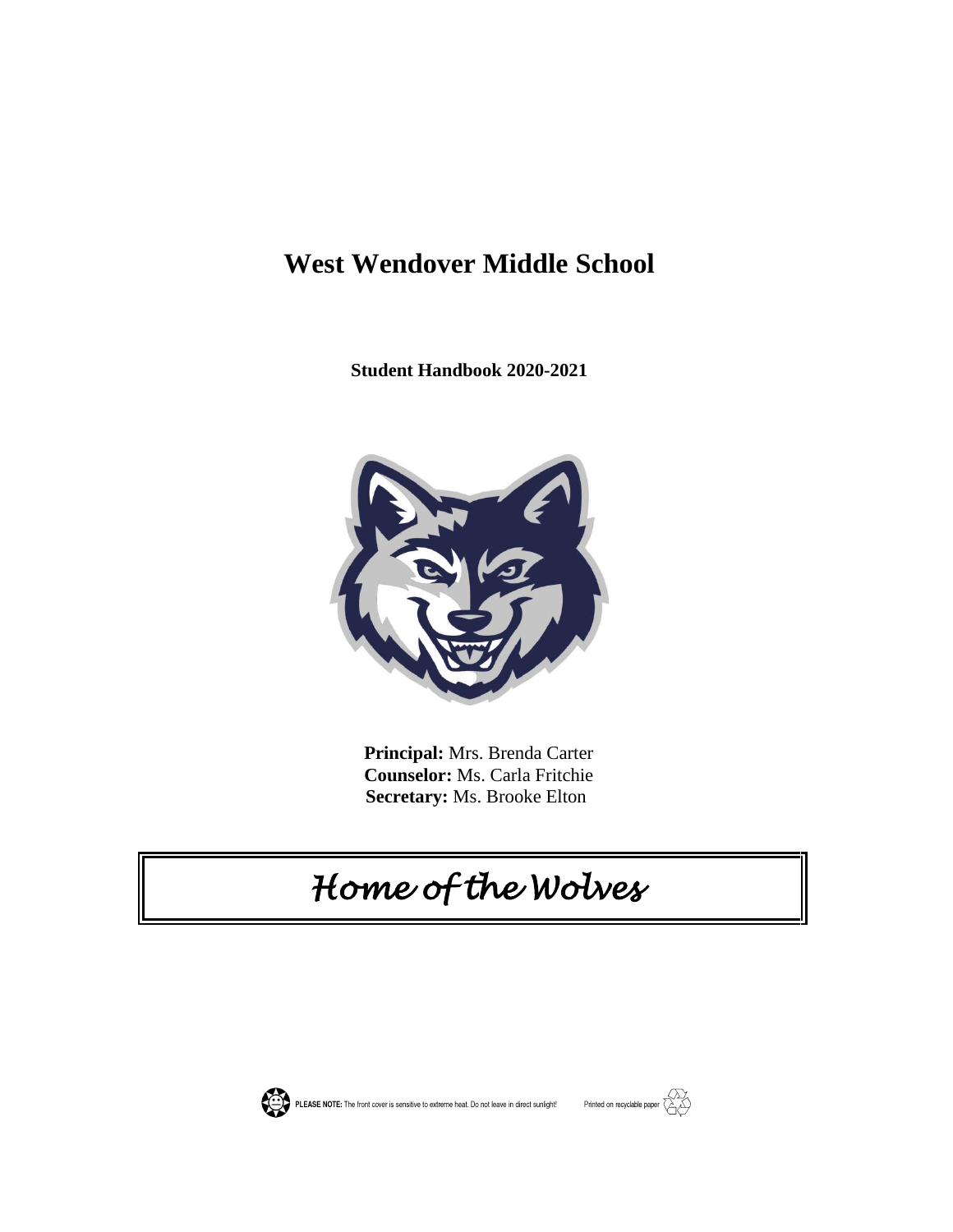#### PRINCIPAL'S MESSAGE

The West Wendover Middle School staff, faculty, and administration welcome all students to our school and wish you a productive and successful 2020-2021 school year.

The purpose of this handbook is to give you a better understanding of the rules, policies, and procedures which are a part of everyday life at WWMS. It will also help to explain our instructional program, school activities, and student expectations. Please take time to share this handbook with your parents so they may become aware of the many opportunities, educational offerings, and challenging experiences you will encounter this school year.

West Wendover Middle School is committed to educational excellence and in making WWMS an outstanding school. Our goal is to inspire a passion for learning and educate for success in life.

Sincerely,

Mrs. Carter, Principal

**\*Please be aware that information in this handbook may vary accord which phase our school is in throughout the year. ALL students must properly wear a mask and follow CDC social distancing guidelines of 3 feet at ALL times. Students and/or parents who chose not follow the directives mandated by Nevada's Governor should enroll in NNVA or participate in Elko County School District's online school. Students not following these guidelines in class will be sent home and expected to participate in online instruction.** 

## **WEST WENDOVER MIDDLE SCHOOL BELIEFS**

- 1. All students can learn.
- 2. Student learning is the chief priority for the school.
- 3. Student learning must be applicable to the real world.
- 4. Students need a challenging learning environment which includes a variety of teaching methods to accommodate differences in learning styles.
- 5. Each student is a valued individual with unique physical, social, and emotional needs.
- 6. Teaching and learning should be relevant and apply to real world situations. Students should have opportunities for collaboration.
- 7. We strive to create an atmosphere conducive to teaching and learning. A student's self esteem is enhanced by positive relationships and mutual respect among and between students and staff.
- 8. Students need a committed school staff whose goal is to continually seek for improvement in teaching standards to enable students to become confident, self directed, lifelong learners.
- 9. Student learning is enhanced through regular attendance.
	- 2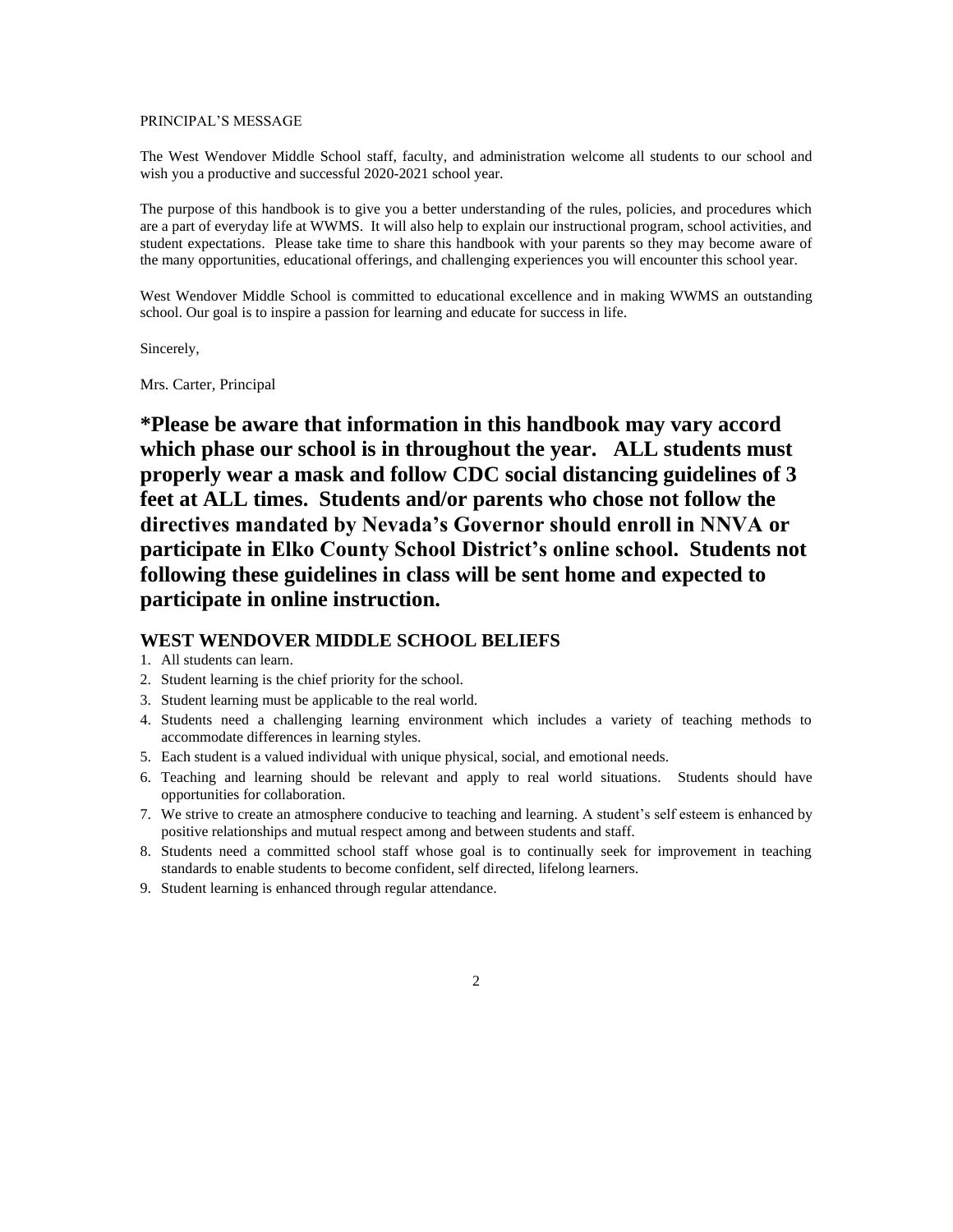## **ADDRESS AND TELEPHONE NUMBERS**

West Wendover Middle School is located at 2000 Elko Avenue, P.O. Box 5100, West Wendover, NV 89883. The school phone number is: 775-664-4406. The school fax number is: 775-664-4408.

#### SCHOOL CALENDAR

| August 31             | First Day of School                               |
|-----------------------|---------------------------------------------------|
| September 4           | Fair Day (no school)                              |
| September 7           | Labor Day (no school)                             |
| October $29th$        | End of 1 <sup>st</sup> Nine Weeks                 |
| November 4-5          | Parent/Teacher Conferences                        |
| November 11           | Veterans Day Observance (no school)               |
| November 13           | *All 4 Day schools will be in session this Friday |
| November 26-27        | Thanksgiving Holiday (no school)                  |
| December 18           | Christmas Break                                   |
| December 21-January 1 | No School (Christmas Break)                       |
| January 4             | School back in session                            |
| January 21            | End of 2 <sup>nd</sup> Nine Weeks                 |
| January 24            | No School-Teacher Work Day                        |
| February 17           | President's Day (no school)                       |
| March 27              | End of 3 <sup>rd</sup> Nine Weeks                 |
| April 1-2             | Parent/Teacher Conferences                        |
| April 6-10            | No School (Spring Break)                          |
| May $25$              | Memorial Day (no school)                          |
| June 5                | Last Day of School                                |

## **STUDENT RIGHTS AND RESPONSIBILITIES**

Students have the right to expect:

- An atmosphere that is conducive to learning.
- A curriculum that is challenging, yet appropriate to their needs.
- Teachers whose desire is to create an interest in learning.
- Fair and unbiased treatment from teachers and administrators.
- To be informed of those areas of policy that directly affects their performance and education.
- Free and open dialogue with the administration on items of mutual interest and concern.
- Channels of appeal to be open to arrive at satisfactory solutions.
- Those who abuse the rights of others to be properly disciplined.
- Leadership and guidance in their educational careers and future goals.

Responsibilities make rights possible. In order to secure the aforementioned rights, a student has the following responsibilities. A student has the responsibility to:

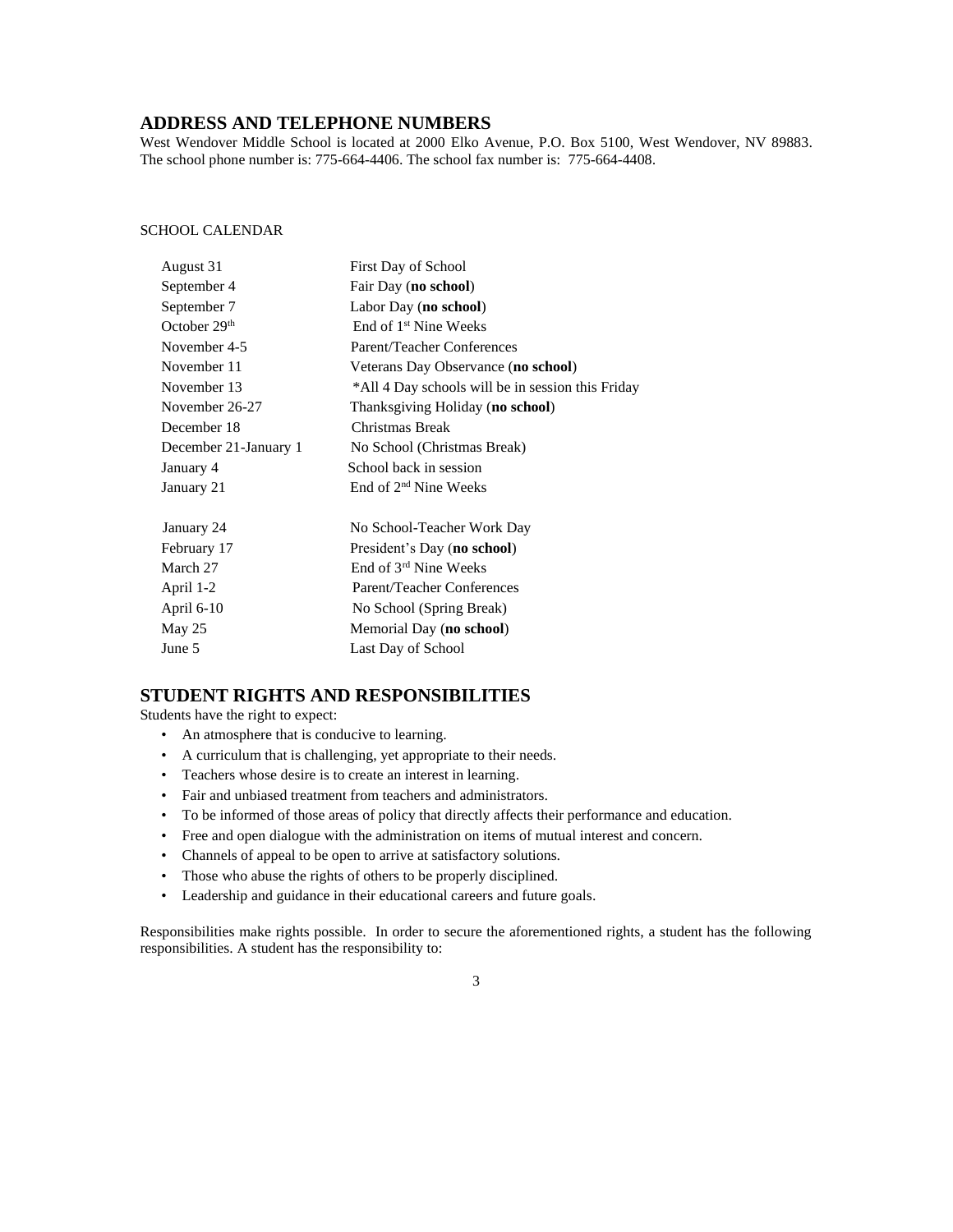- Take full advantage of the educational opportunities afforded them.
- Strive always for excellence of performance in all activities in the home, school, and community.
- Be punctual.
- Not jeopardize the learning opportunities of other students.
- Gather facts through proper channels and meaningful dialogue prior to drawing critical conclusions.
- Be prepared for class by bringing all necessary materials to class.
- Complete and turn in all assignments.

Students should recognize that in all probability they will be shown the same courtesies as they display toward their peers, teachers, and administrators.

## *ELIGIBILITY TO REPRESENT THE SCHOOL IN EXTRACURRICULAR ACTIVITIES & INTRAMURAL SPORTS*

## ELIGIBILITY TO REPRESENT THE SCHOOL IN EXTRACURRICULAR

#### ACTIVITIES & amp; INTRAMURAL SPORTS

I.D.F.A. Eligibility to Represent the School

Participation in the extra-curricular programs for the Elko County School District is to be considered a privilege and not a right. It should not be considered by all that the program is larger than each individual.

Participants represent every student, team member, parent and staff member, and always must be aware of community and school pride. Any participant that wants simply to represent himself or herself cannot make the contribution necessary to meet common goals of the program.

Participants in the extra-curricular program choose burdens and make sacrifices that are normally above and beyond those of other student body members. You have chosen to represent the school and community. We

require you to do this in such a manner that will provide you with a rewarding experience and establish a reputation for the activity that will bring pride to you, the community and the school.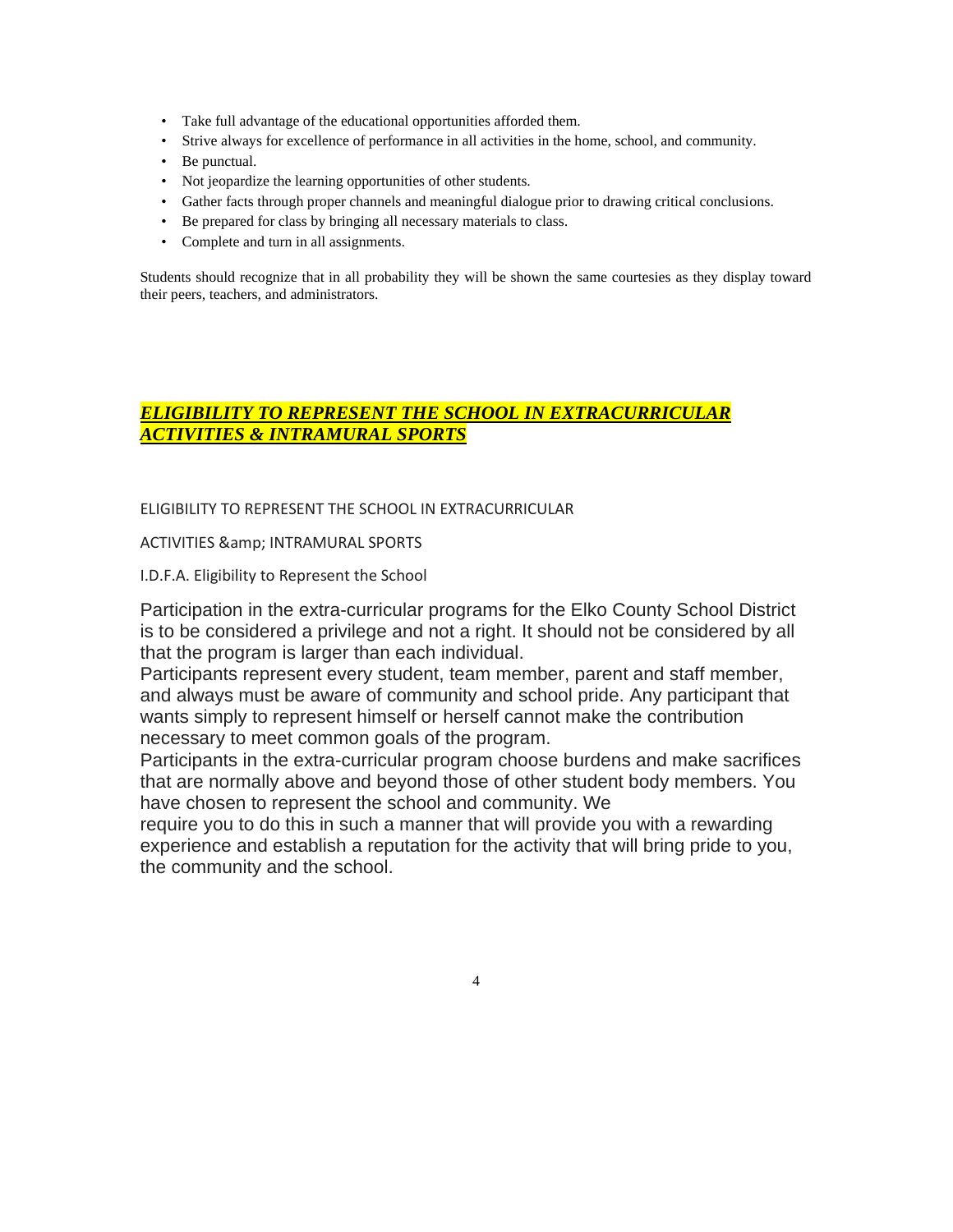The following are to be considered eligibility requirements for students who participate in interscholastic activities, co-curricular activities, and clubs at any Elko County School District school.

## I. ACADEMIC ELIGIBILITY

Students must maintain good grades in order to participate in intramural sports. If a student has an F the day before the game they are not allowed to play/go to that week's game.

The office will do a warning grade check the beginning of the week to let any student know they have an F and that they need to get it up before that week's game. There will be only 1 warning grade check.

The final grade check will be on Friday Mornings at 8:00. Any student with an F will not be allowed to participate or go to that week's game.

Even though the office will be do a warning grade check the beginning of the week. It is still the student's responsibility to check their grades and make sure they get any F's up. Grades can change over the week. So while a student might not have an F when the office does the warning grade check, there is a possibility that they might have a F later in the week.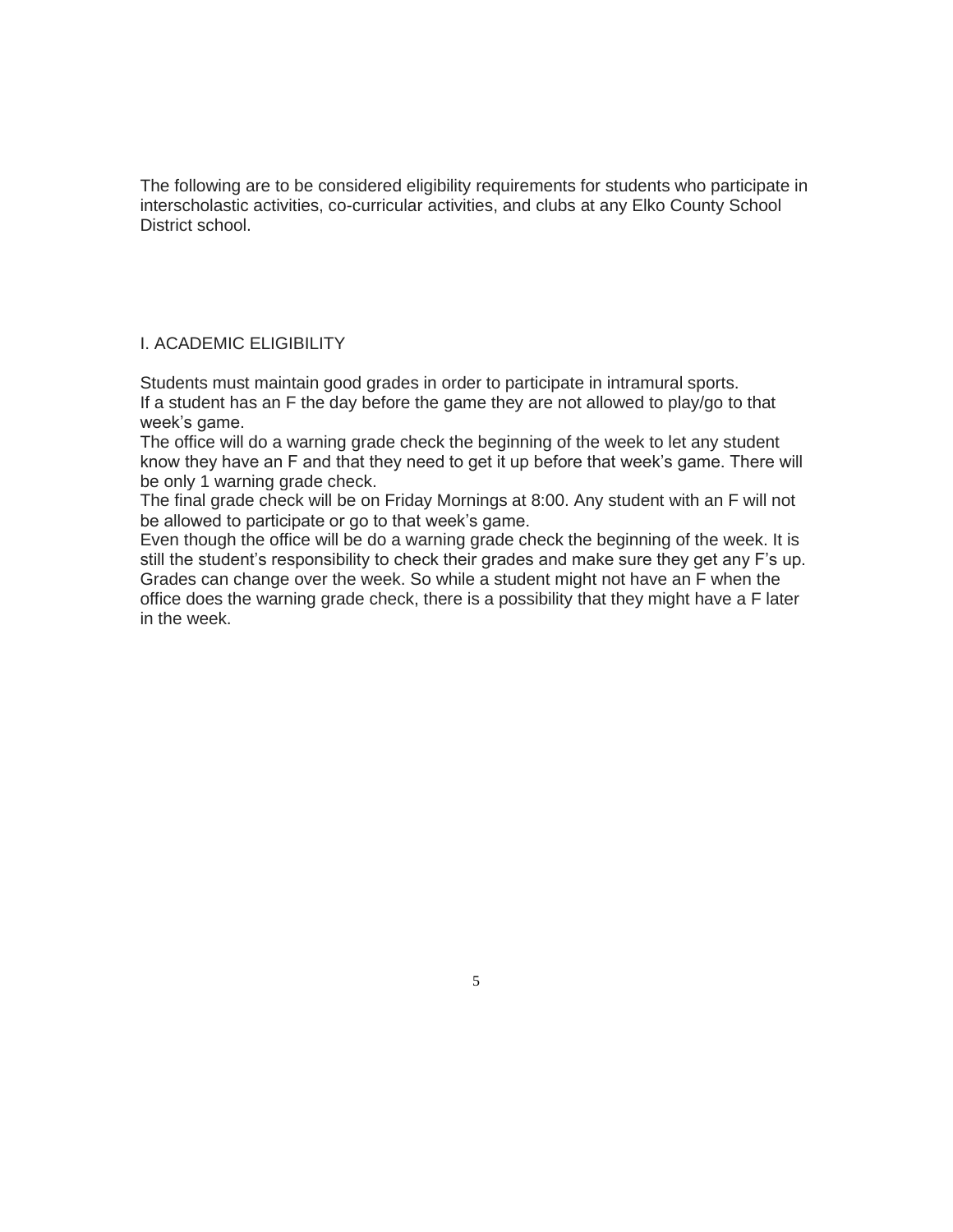#### *Student Conduct and Discipline*

WWMSl believes that discipline is based on the premise of educating students about appropriate behavior and of making restitution and restoring relationships when misbehavior has occurred. Therefore, we will not tolerate behavior that interferes with the learning of others or a student's right to a safe and secure learning environment. A student attending West Wendover Middle School is expected to act like a young adult.

Students are expected to know that actions such as pushing, shoving, shouting, running, blocking traffic, or using profanity in the halls are NOT acceptable. A code of common courtesy in and out of the classroom should be the rule and guide at all times. The teachers and administration are well aware that the majority of students want and respect an environment which is conducive to a good learning environment. We are also aware that the majority of students accept their responsibility as demonstrated by their positive conduct and everyday interaction with students and staff. Therefore, the following policy is written for that small percentage of students who have not yet accepted responsibility for their actions and as a result can be a detriment to the learning potential of others.

The principal will have the authority to suspend for a period not to exceed ten days those students who violate Elko County School District policy and/or West Wendover Middle School Student Conduct policy. Please refer to the WWMS Restorative Discipline Plan.

## **COUNSELOR'S CORNER**

Guidance and counseling are part of the educational programs intended to promote the total development of students. To supplement, strengthen, and make more meaningful, all other phases of an individual's education, the counselor helps students:

- Individually and in groups with their concerns, plans, goals, and achievements.
- understand themselves and others to strengthen cooperation and interactions.
- establish and maintain healthy relationships with others.
- learn decision making and interpersonal skills.
- gain optimum benefit from their school experience.

Those students wishing to see the counselor need to stop by the office and put their name on the sCounselors Request sheet. Students will then be called from class in turn. DO NOT WAIT IN THE COUNSELOR'S OFFICE. Return to class, and you will be called from there. The list will be checked periodically to accommodate your needs.

If there is an emergency and you need to see the counselor, please let a teacher or the secretary know and the counselor will be informed of the emergency and schedule you in as soon as possible.

## **CHANGING AND / OR DROPPING CLASSES**

All requests to change schedules or drop classes must be completed before the end of the first week of each semester in which the change is requested. Only legitimate class change requests will be honored. If, for any reason, a class must be changed after the deadline it must be approved by the school's administration prior to the request. Any materials that have been issued prior to dropping a class must be returned.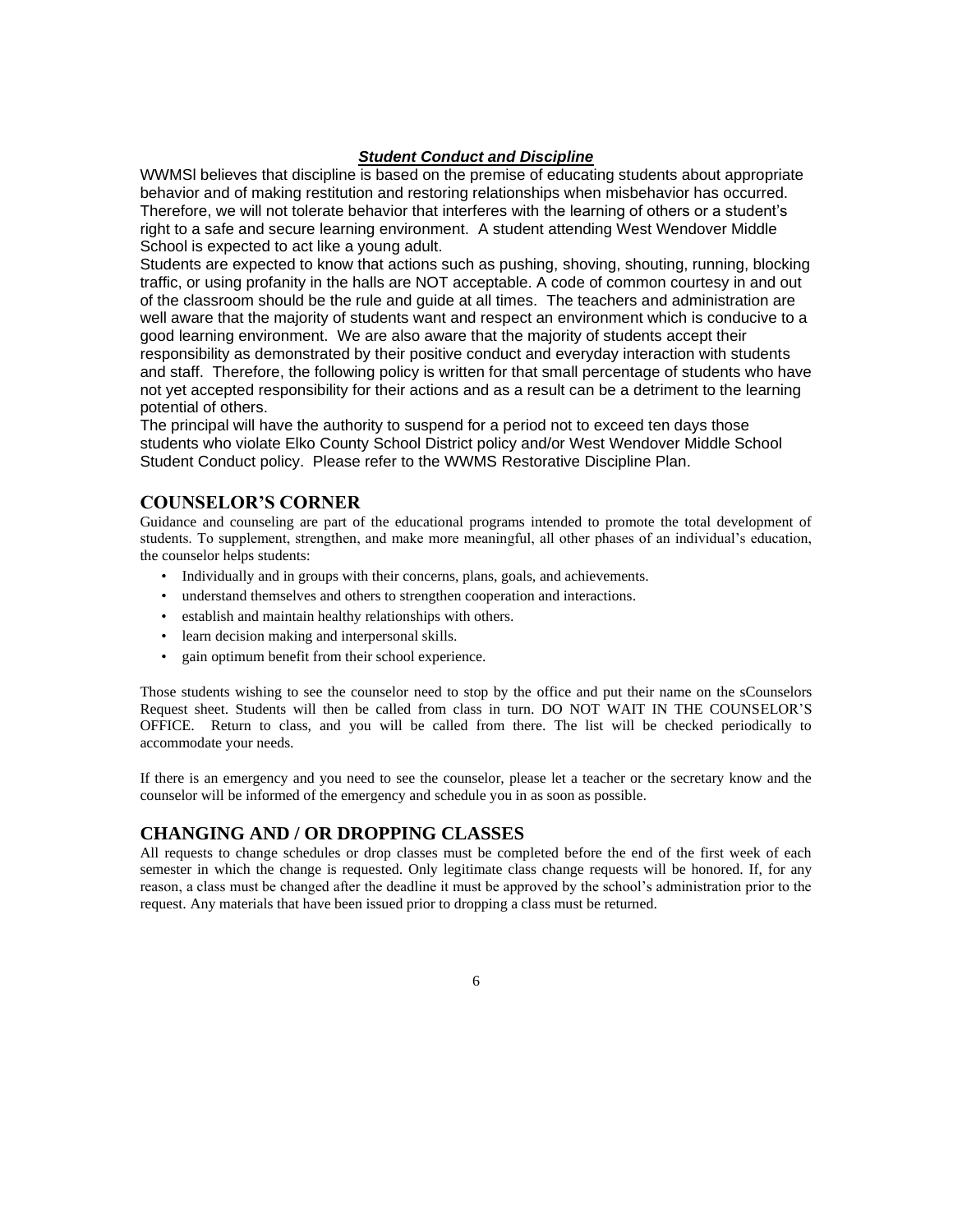## *TESTS*

All  $7<sup>th</sup>$  and 8th grade students must take the SBAC test in the content areas of mathematics, reading, and science. MAP testing is done three times a year. Students will be given formative and summative in the content areas as well as Achieve 3000 Level sets to determine students Lexile Level.

## **PROGRESS REPORTS AND INFINITE CAMPUS**

Progress reports are often useful to parents and students in improving academic performance. Teachers update Infinite Campus grades weekly. WE ENCOURAGE STUDENTS AND PARENTS TO CHECK GRADES ON INFINITE CAMPUS ON A WEEKLY BASIS.

#### **SCHEDULE CHANGES**

Since advanced planning and guidance are provided for each student prior to registration, only **limited** changes should be required after formal registration. NO changes will be allowed after the third week of each semester. Personal preferences for a particular instructor or personality conflicts are not valid reasons for schedule change. Classes cannot be dropped after the third week of each semester without approval of the principal.

#### **GRADES: DEADLINES AND MAKE-UP WORK**

For an excused absence, work may be made up and full credit given. Elko County School District policy mandates that two days will be given for each day missed to complete make-up work. If an assignment or test is announced while the student is present in class, for a particular date and the student is absent on that date, he/she will be required to turn in the assignment or take the test immediately upon returning to school. For an unexcused absence, while work must be made up by the student, credit given for that work may be discounted by the teacher. However, if prior to the absence the student arranges a make-up procedure with the teacher, full credit will be given.

Incompletes may be issued for extenuating circumstances. All time limits for making up incomplete work will be established by the teacher and student, and approved by the principal. These time limits should not exceed two weeks. Unusual circumstances will be given special consideration. Any incomplete grade not made up by the agreed time will be recorded as a failing grade.

## **ATTENDANCE PROCEDURES**

**All absences must be confirmed by a written notice or phone call from the legal parent or guardian within 3 days of the absence. After 3 days an unexcused absence will be considered truant.**

To ensure that all students receive a quality education, it is important that they attend school regularly. Students are considered present in school when they are attending classes or school sanctioned functions. Students are considered absent when they fail to attend classes as scheduled, for any reason other than attendance at a schoolsanctioned activity. An unexcused absence is an unauthorized absence from school, and means that a student will not be allowed to make up missed work. Students might also suffer disciplinary actions, such as being declared TRUANT.

Any student who is absent must have a valid reason. Parents / guardians have up to 3 days to excuse an absence. You can do this by calling the office, sending a doctor's note, a note signed by the parent/guardian to advise of their child's absence, or emailing the attendance secretary at yharo@ecsdnv.net. Without this notification, the absence will be unexcused and considered truant after the 3<sup>rd</sup> day.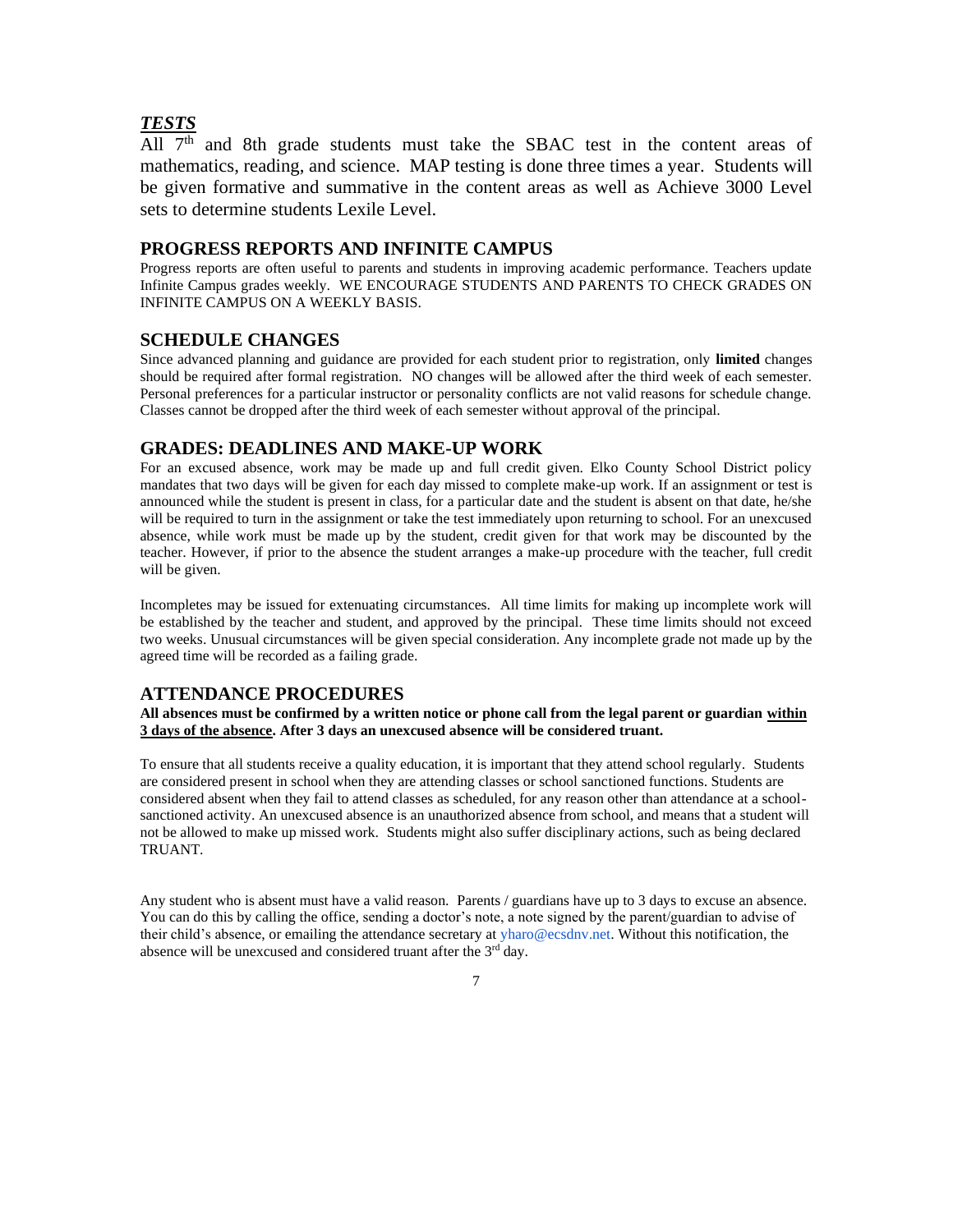Communication between home and school is absolutely vital in promoting and managing good attendance. The Administration Office will call a Parent/Guardian when a student has been absent for a period of several days or when absences become excessive.

If unexpected illness or emergencies occur during the day, students will be excused only by the nurse's or principal's office. Students are never to leave the campus without first being excused. Leaving school or "skipping" a class for no legitimate reason is unacceptable behavior. The direct consequence for such behavior will be assigned In School Detention (ISD).

In the interest of consistency, the following policies will be observed in the determination of "excused" and "unexcused" absences and tardies. Requests for exceptions not included in the policies should be referred to the Principal's office.

**Excused Absences** – Those absences resulting from:

- School sponsored activities, field trips, and excursions.
- Participation in school-approved educational endeavors.
- Illness or injury which is doctor or school nurse verifiable
- Verifiable medical, dental, professional appointments.
- Natural or verifiable family disasters.
- Verifiable court appearances.

#### **PERFECT ATTENDANCE**

To be considered for perfect attendance a student cannot be absent for any school days or class periods. Perfect Attendance will be awarded at the end of the school year with no absences to any classes.

#### **HABITUALLY TRUANT**

A pupil shall be deemed a truant if he/she is absent from school without the approval of the principal of the school which the pupil attends.

After a pupil is deemed a habitual truant, the West Wendover Police Department will be called to issue citations to the pupil and to the parents/guardians. The pupil and the parent/guardian will be directed to appear in Juvenile Court for adjudication.

In addition, Nevada Revised Statutes (NRS) 392.140 states that any child who has once been declared a habitual truant and who in an immediately succeeding year is absent from school may again be declared a habitual truant.

## **ABSENCES**

Students that have been absent for any reason will have minimum of two days for each day they were absent to complete formative and summative assessments that were due while they were absent.

The following guidelines have been developed to support efforts regarding parent notification and to warn students that they may be in danger of not being promoted or may lose credit for excessive absences.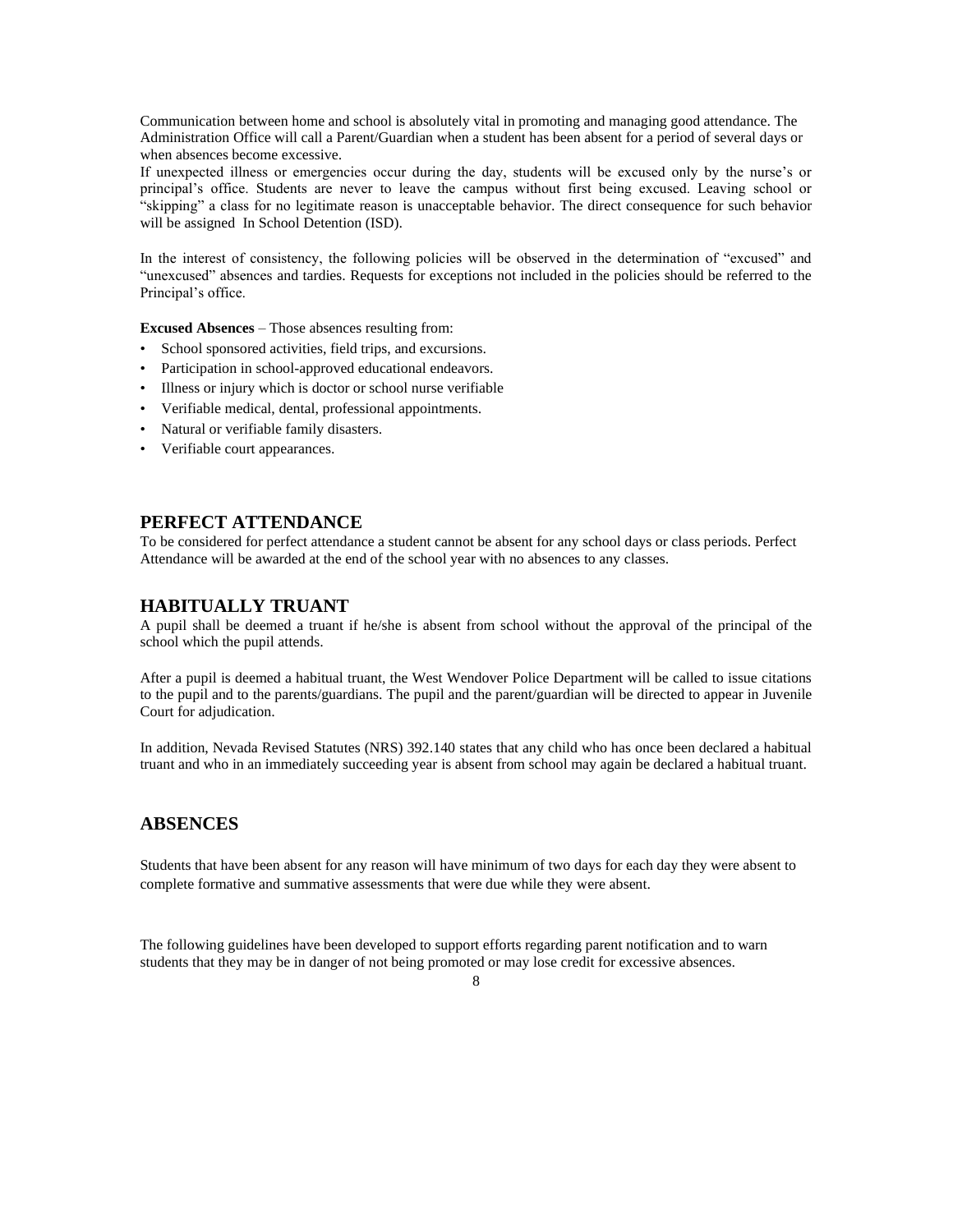#### **Minimum Days of Attendance for Seventh Grade Through Twelfth Grade - Traditional Schedule**

Less than 90 percent attendance of days enrolled each semester may result in loss of credit(s). Nine or more days missed, per semester, may result in loss of credit.

Parents will be notified by letter of students' absences when the student has missed (10) days, and (15) days. Parents may request a conference with the school administrator to discuss absences as well as loss of credit.

#### Exceptional Circumstances

The following factors may be considered, but are not limited to, as unavoidable and/or defensible exceptions to the minimum number of attendance days:

- 1. Doctor verified medical release.
- 2. School Nurse verification.
- 3. Prearranged education experiences outside of school.
- 4. Verifiable family emergencies.
- 5. Extended injury or illness which is doctor verified.
- 6. Absences directly related to a student's identified disability.

#### *Exceptions will be determined by the school principal.* Appeal Process

Each school will notify parents, in writing, whether their child will be promoted or will lose credit(s). Parents may appeal this decision per the following:

> District Review and Fact Finding Committee Members: Central Office Administration Building Level Administrator Teacher Parent

#### Appeal Procedure

A student and/or parent shall notify the principal within ten (10) working days after notification of promotion or loss of credit(s) if they wish to appeal the school's decision. The principal will inform the Superintendent, in writing, of the parent's decision to appeal. District staff will schedule a hearing in which the review committee, parents of the student, student, and school principal will review all relevant data. This will include the student attendance records, reasons for absences, academic status, copies of written parental notices and/or any other relevant information.

The District review committee will determine, based upon the information provided, whether the student's circumstance warrants promotion or non-promotion (loss of credit). All parties involved will be immediately notified of the decision.

The decision of the District Review Committee may be appealed to the Board of Trustees.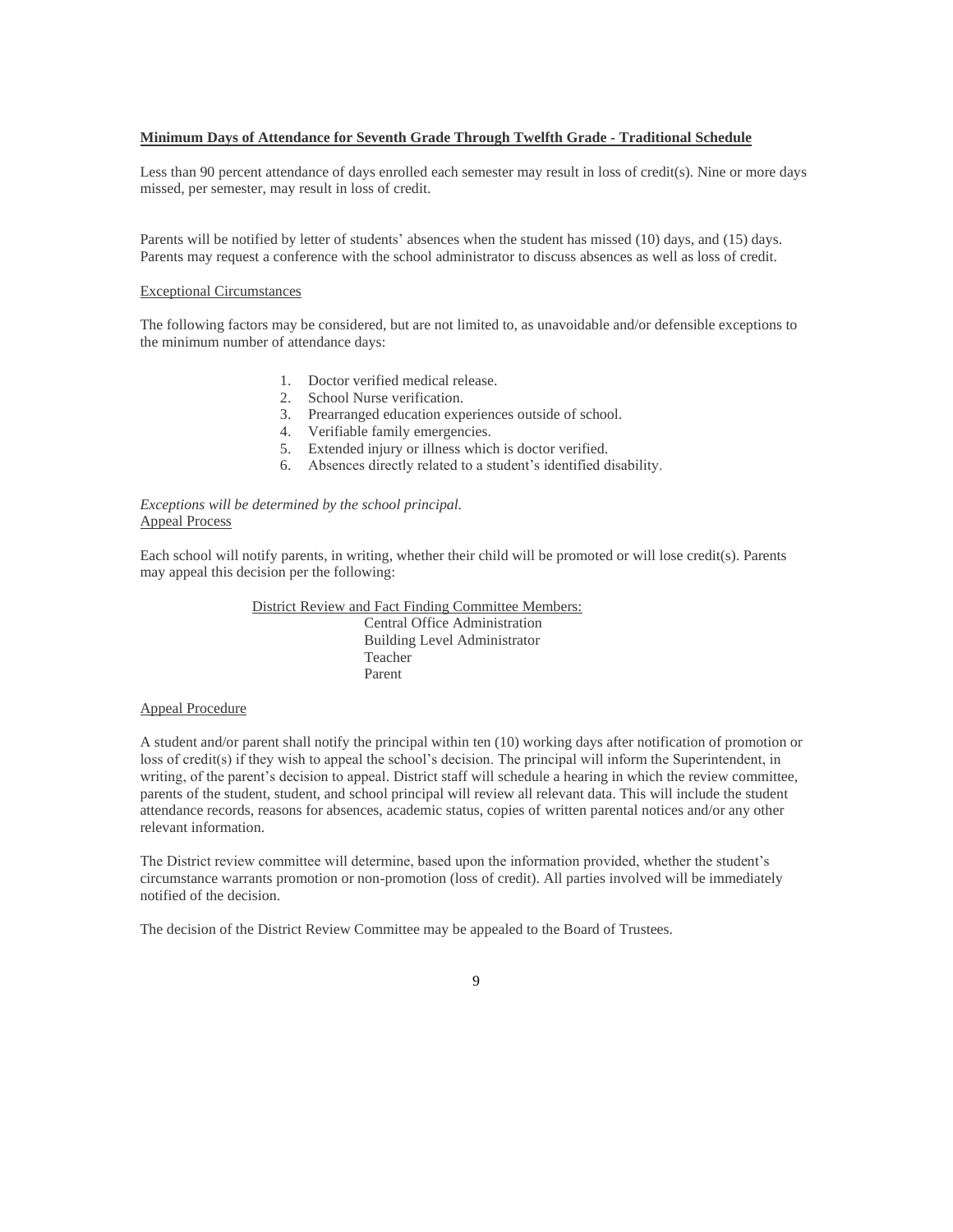#### **IF A STUDENT IS ABSENT FROM SCHOOL, THE PARENTS MUST CALL THE SCHOOL OFFICE OR SEND A NOTE SIGNED BY THE PARENT/GUARDIAN TO ADVISE OF THEIR CHILD'S ABSENCE. WITHOUT THIS NOTIFICATION, THE ABSENCE WILL BE CONSIDERED TRUANT.**

## **MIDDLE SCHOOL IS A CLOSED CAMPUS**

All students must remain on campus between the hours of 8:30 A.M. and 4:30 P.M. Parents wishing their child to be released from school for any reason **must come into the school and sign their child out.** Parents are discouraged from checking students out of school for reasons other than medical appointments or emergencies. **Students will not be allowed to sign themselves out of school or be released over the telephone.**

## **RULES OF BEHAVIOR**

The violation of the following rules of behavior by a student "on school property" may result in appropriate discipline of the student (Note this is not an all inclusive list, administration may discipline a student for any cause they deem appropriate):

- 1. Malicious damage to school property;
- 2. Willful disobedience to administrators, teachers, or other school personnel;
- 3. Possession of intoxicating liquor, a controlled substance or a counterfeit substance;
- 4. Using or being under the influence of an intoxicating liquor or a controlled substance;
- 5. Hazing in connection with any school or social activity relating to school;
- 6. Impairing the health, safety, or welfare of teachers, students, or other persons;
- 7. Impertinent language toward administrators, teachers, or other school personnel;
- 8. Use of profane or vulgar language;
- 9. Use of tobacco;
- 10. Sexual harassment of student(s), administrators, teachers, or other school personnel;
- 11. Scholastic dishonesty.
- 12. Inappropriate use of computers and / or the Internet.
- 13. Being guilty of conduct which interferes with the maintenance of school discipline;
- 14. Being guilty of conduct which warrants the reasonable belief that disruption of school operations will likely result;
- 15. Committing any other act which is a crime under the Nevada Revised Statutes;

For purposes of this Policy, "on school property" includes conduct in a school vehicle, at a school function, or otherwise off school property that adversely affects the operation of the school.

The principal or vice principal shall have the authority to suspend for a period of not to exceed ten (10) days, any students who have committed one or more of the offenses listed above. When a student has been suspended 10 or more days, the principal shall immediately forward all relevant information, accompanied by the principal's recommendation to the Superintendent of Schools. Such recommendation may result in expulsion from school for the remainder of the school year. Parental conferences shall be an integral part of any readmission following a suspension.

## **SEXUAL HARASSMENT**

It is the policy of the Elko County School District Board of Trustees to forbid sexual harassment of all students. The Board of Trustees will not tolerate sexual harassment activity of students by any students or any of its employees.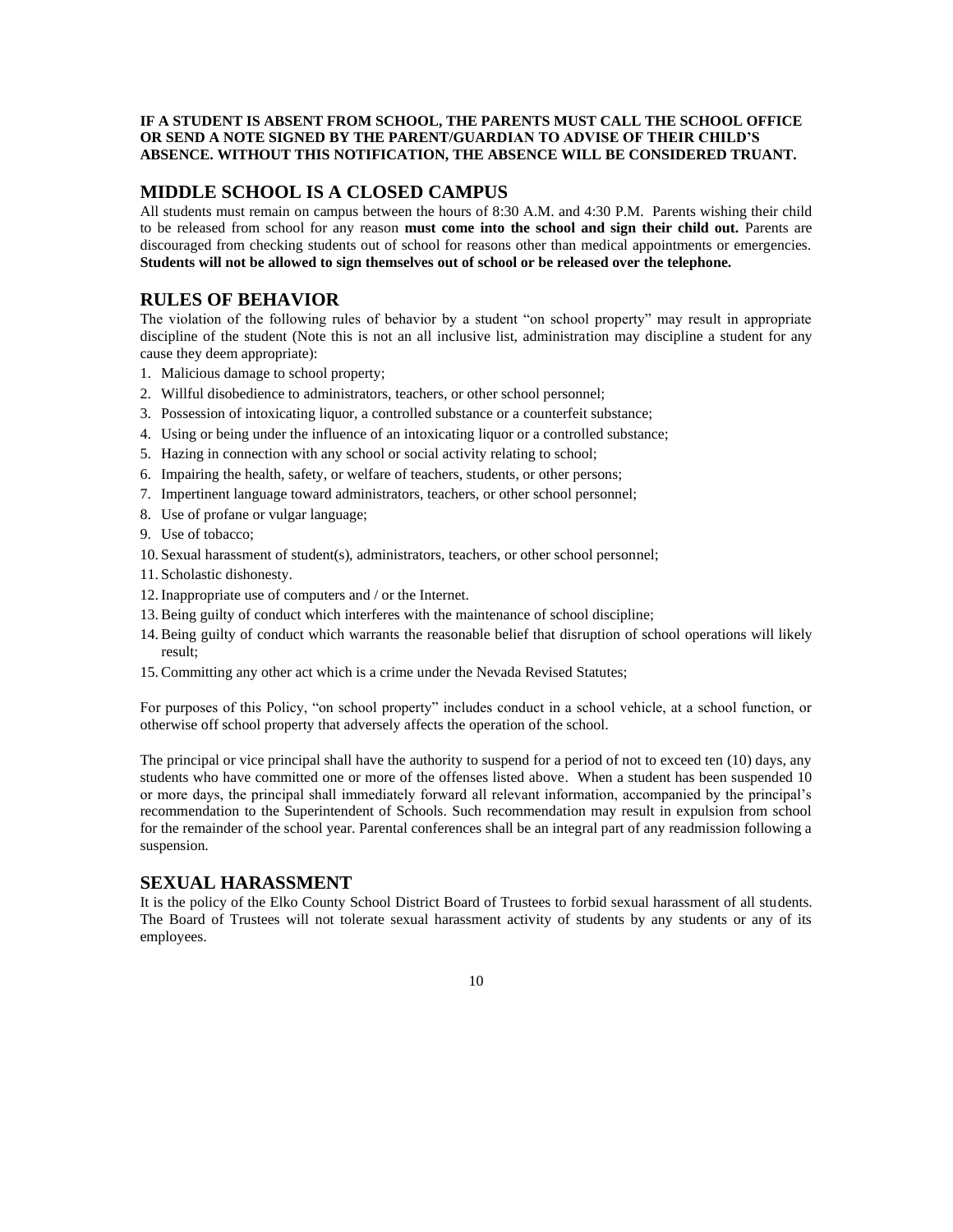## **Student Discipline: Bullying and Cyber-Bullying of Students Prohibited. General Policy Statement**

It is the policy and goal of the Elko County School District to provide a safe and respectful learning environment for all students and staff. No member of the Board of Trustees of the school district, nor employee of the Board of Trustees, including, without limitation, an administrator, principal, teacher or other staff member, nor any student of the school district shall engage in any conduct on or off school property which results in "bullying", or "cyber-bullying" of any student on school property, at an activity sponsored by a school or on any school bus.

## **Definitions**

"Bullying" means a willful act which is written, verbal or physical, or a course of conduct on the part of one or more persons which is not otherwise authorized by law and which exposes a student repeatedly and over time to one or more negative actions which is highly offensive to a reasonable person and:

- 1. Is intended to cause or actually causes the student to suffer harm or serious emotional distress;
- 1. Poses a threat of immediate harm or actually inflicts harm to another person or to the property of another person;
- 2. Exploits an imbalance in power between the person engaged in the act or conduct and the person who is the subject of the act or conduct;
- 4. Places the student in reasonable fear of harm or serious emotional distress; or
- 5. Creates an environment which is hostile to a student by interfering with the education of the student.

"Cyber-bullying" means bullying through the use of electronic communication. The term includes the use of electronic communication to transmit or distribute a sexual image of a minor. As used in this section, "sexual image" means any visual depiction, including, without limitation, any photography or video of a minor simulating or engaging in sexual conduct or of a minor as the subject of a sexual portrayal. "Sexual portrayal" means the depiction of a person in a manner which appeals to the prurient interest in sex and which does not have serious literary, artistic, political or scientific value.

## **GANGS, GANG SIGNS, GANG ACTIVITY**

No student will use gang signs or graffiti, wear gang colors, clothing, jewelry or purport to be a member of any street gang on school grounds. Violation of this policy will result in the automatic suspension from school for up to 5 days.

## **HABITUAL DISCIPLINARY PROBLEM**

Elko County School District Policy states that a student will be declared a habitual disciplinary problem if the school has written evidence which documents that in one year:

- The student has threatened, extorted and/or attempted to threaten or extort another student, or a teacher or other personnel employed by the school. .
- The student has a record of five suspensions from the school for any reason.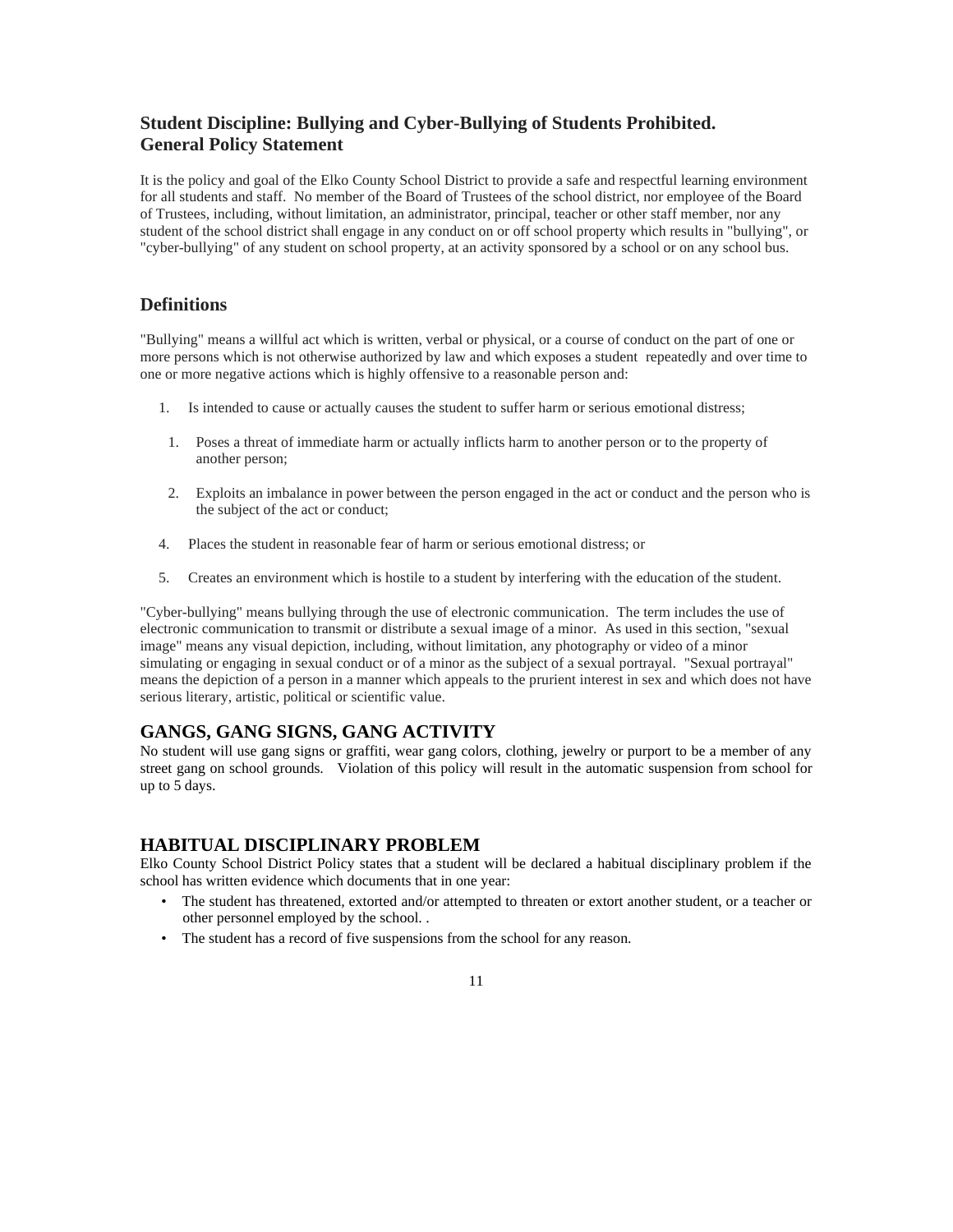Students who have been declared a habitual disciplinary problem must be suspended or expelled from the school for a period **equal to at least one semester**. For the period of suspension or expulsion, the student must receive equivalent instruction authorized by the State Board pursuant to NRS 392.070.

## **HALL PASSES**

All students must have a hall pass given by the classroom teacher before they may be excused from a classroom. Students must have a hall pass while in the hallway.

## **ADVANCEMENT POLICY GRADES 7-8 PROMOTION POLICY**

Placement, promotion, or retention shall be made in the best interests of the student after a careful evaluation of all the factors relating to the advantages and disadvantages of alternatives.

In retaining or promoting a student, the school will consider not only the child's academic achievement and needs, but also the child's age, his social and emotional maturity and needs, and the wishes of the child's guardians or parents.

No teacher may retain a student, or promote him tentatively, without the principal's approval. In all instances of retention, the student's parents must have been kept informed through the year of the child's lack of progress. A record of such notification must be kept by the principal as evidence that he or she attempted to secure the cooperation of the parents in helping the child make better progress.

## **West Wendover Middle School Grading Policy**

- 1. Separate behaviors from academics to ensure that the grade accurately reflects achievement.
- 2. Emphasize summative grades determined by high-quality assessments aligned to standards.
- 3. Offer relearn and recovery opportunities in which students demonstrate learning over time.
- 4. Enter grades in a timely manner.
- 5. Students will have 5 days from the grade entry date to make up a summative assessment.
- 6. Our final policy states that 70% or more of the course grade should be derived from summative assessment grades and the remaining  $0\% - 30\%$  should be derived from formative assessments.
- 7. Minimum of six summative assignments per semester not including final exams.
- 8. Minimum of twelve formative assessments per semester.
- 9. A grade only has integrity if the assessments on which it is based are of highest quality and aligned to standards. Assessment literacy must be part of professional learning, and assessment development must be an ongoing process.
- 10. Educators are encouraged to use a four point scale on all assignments. Teachers are not to have more than 400 points per semester.

Although these ten practices are the cornerstones of our philosophy, teachers still have autonomy regarding such practices as dropping a lowest grade and weighting most recent achievement.

## **Relearn and Recovery**

In a successfully differentiated classroom, teachers often allow students to redo work and assessments to demonstrate mastery of content (Wormeli, 2006). To support the ideals behind mastery learning, offering opportunities to relearn content that the student did not master on the first attempt is imperative.

## **Student Expectations**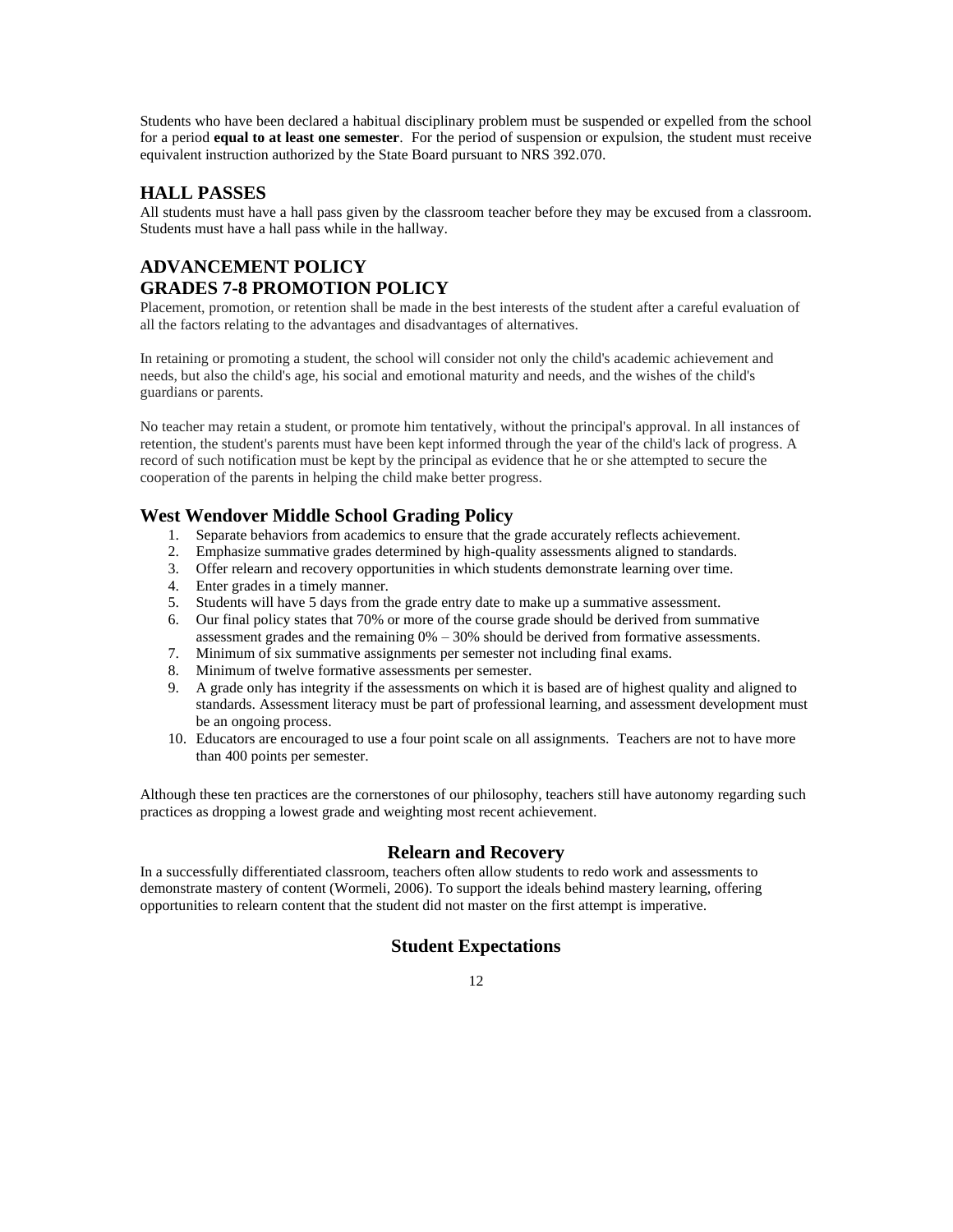Students have come to realize that the opportunity to recover from a failing grade means they still have to learn the content. Students are expected to relearn material through tutorials, face-to-face help sessions, additional practice, and more. Students have become more committed to getting it right the first time because they know that teachers aren't going to give up on them or allow them to fail.

## **Guidelines for Entering Scores into Infinite Campus – ECSD Policy – Teacher Expectations**

- 1. Use complete words and student/parent friendly language in the title and description of your assignment.
- 2. **Do not enter a "0" prior to the due date of formative or summative assessments**. This will deflate the value of a student's current grade, confuse parents, and make it difficult to determine extracurricular eligibility.
- **3.** Use only **two categories for grades**
	- a. Formative (weighted must be within the 0%-30% range).
	- b. Summative (weighted must be within the 70%-100% range).
- 4. The administration as each secondary school will designate which day eligibility checks will be made each week **(Monday by 3 PM).** All formative and summative assignments that were due at least one week prior to that date must be corrected and entered into Infinite Campus by noon on the day designated for eligibility checks. Larger or more complex assignments must be corrected and entered into PowerSchool within two weeks of the assignment due date.
- **5.** Only teachers are allowed to enter grades into PowerSchool. **Student access to PowerSchool Teacher is a violation of the acceptable use agreement and FERPA.**
- 6. Students that have been absent for any reason will have minimum of two days for each day they were absent to complete formative and summative assessments that were due while they were absent.
- 7.

| <b>Inappropriate Language</b> | Unintentional profanity used as<br>an exclamation not directed<br>towards an individual. | Swear words, racial slurs, offensive<br>gestures, or sexually oriented<br>comments directed at an individual.                         |
|-------------------------------|------------------------------------------------------------------------------------------|---------------------------------------------------------------------------------------------------------------------------------------|
| <b>Inappropriate Contact</b>  | Inappropriate physical contact<br>without intent to harm, such as<br>play fighting.      | Inappropriate physical contact with<br>deliberate intent to harm, such as<br>hitting, kicking, and fighting.<br>(Automatic 3 day OSS) |
| <b>Bullying/Teasing</b>       | Non-threatening comments to<br>other students.                                           | When a student does anything<br>verbally, physically, or written to<br>threaten another student.                                      |